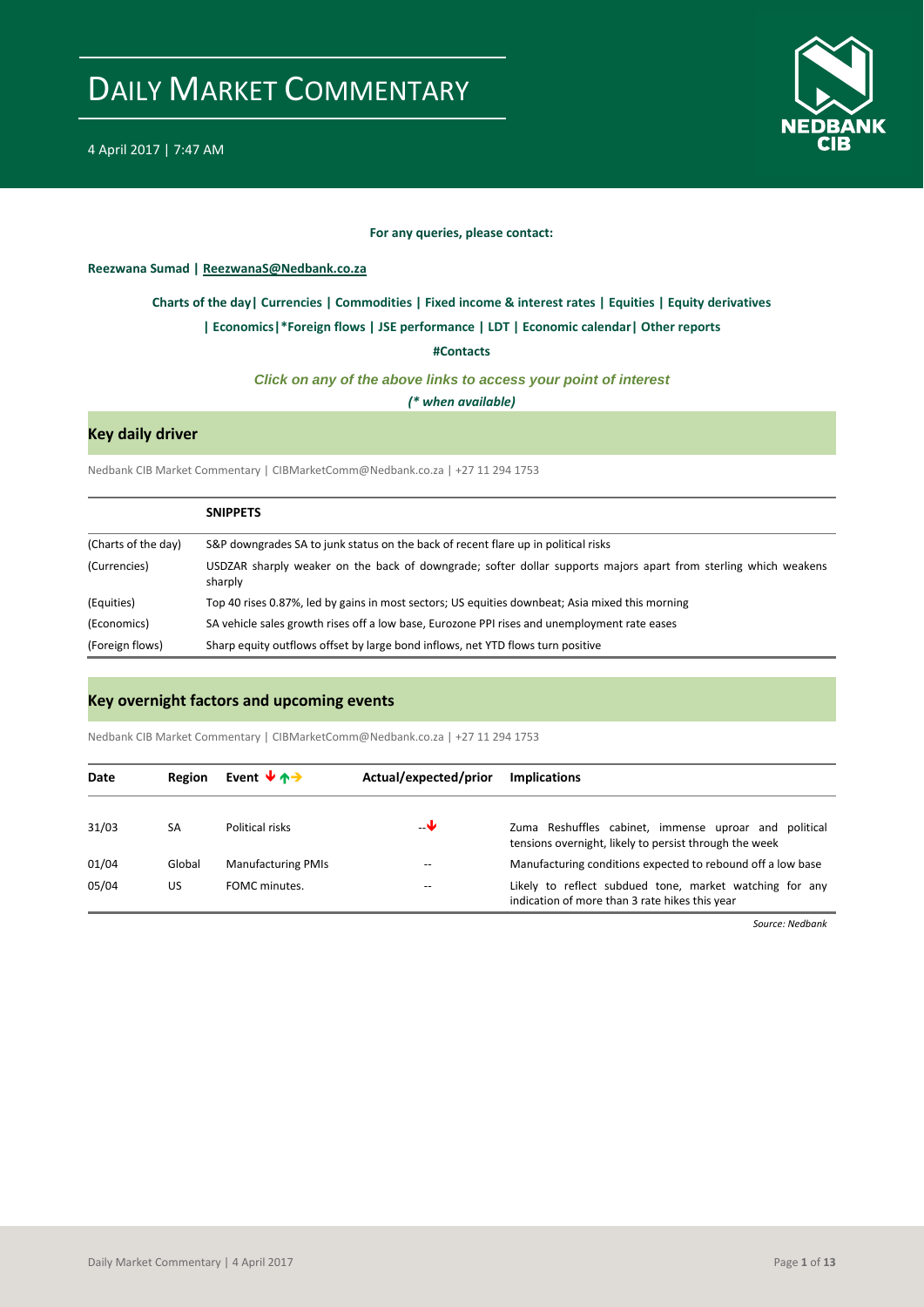

# <span id="page-1-0"></span>**Charts of the day** [back to top](#page-0-0) **back to top**

Nedbank CIB Market Commentary | CIBMarketComm@Nedbank.co.za | +27 11 294 1753

- S&P downgraded South Africa's L/T FC sovereign credit rating to BB+ from BBB-, and the L/T LC rating to BBB- from BBB, both with a negative outlook. The two major reasons cited for this move was the opinion that the cabinet reshuffle by President Zuma has placed fiscal and growth outcomes at risk, and rising contingent liabilities represent a headwind to fiscal consolidation. The negative outlook encapsulates the view that political risks will remain elevated this year and that policy changes that undermine fiscal and economic growth outcomes are likely.
- S&P explained that the reason why they deviated from the calendar and provided the downgrade immediately was because of the heightened political and institutional uncertainties due to the cabinet reshuffle recently. S&P is concerned that the new cabinet places policy continuity at risk and this may hamper fiscal metrics and growth.
- On contingent liabilities, rising contingent liabilities especially to Eskom, presents greater risks of budgetary slippage, and will further raise the cost of capital. S&P was at pains to stress that the divisions within the ANC may detract from focus on much needed structural reforms, may severe the trust between businesses and trade unions, and may cause a further narrowing of private investment. Drawdowns of contingent liabilities are forecast to reach 10% of 2017 GDP (R500bn) by 2020 (R300bn or 7% of 2017 GDP is expected to be used by Eskom alone). The broader network of SOE's were cited as possible risks to the fiscal outlook : SANRAL, SAA, and Eskom. However even with the rest of the SOE's experiencing financial difficulties, the S&P does not foresee implementation of reforms anytime soon.
- SA's dependence on foreign inflows to finance the twin deficits mean that we have become hypersensitive to negative flows. With SA's net debt as a % of GDP estimated at 48% this year and stabilising around 50% over the next 3 years, we remain vulnerable to foreign capital outflows as 35% of all ZAR denominated bonds are held by foreign investors. Growth metrics remain a ratings negative because the S&P does not see a sustainable increase in GDP growth or per capita GDP. The lack of implementation of structural reform, a structural skills shortage and little to no private sector investment are key reasons for the benign growth outlook.
- One positive was the expectation of the gross external financing needs declining on the back of narrower current account and trade deficits. Weak domestic demand will probably narrow imports,while mining and manufacturing exports are expected to rise. However, supply bottlenecks may weigh on production. CA deficits are forecast around 4% over the next 4 years. SA's monetary policy flexibility and price stability remains a credit strength. Inflation is expected to fall below 6% this year and remain within the band over the next 3 years.
- The sombre news doesn't end there S&P has warned that if fiscal and growth metrics deteriorate significantly, the ratings could be lowered further. Alternatively, if political risks abate and fiscal and growth metrics firm up, a stable outlook may be provided. What is important to note is that it is far easier to be downgraded to junk status than it is to be upgraded to investment grade. It may take on average 5 years to be upgraded back into investment grade (looking at other EM peers who were downgraded to junk then upgraded). Also, Fitch tends to follow any S&P rating change. We are likely to see Fitch follow suit with a downgrade into sub-investment grade as well, premised on the same abovementioned factors. If two independent rating agencies provide a sub-investment grade rating, we are likely to see an even greater outflow of capital.



#### **SA credit rating profile**

*Source: Bloomberg, Nedbank*

#### **CDS spread surges recently**

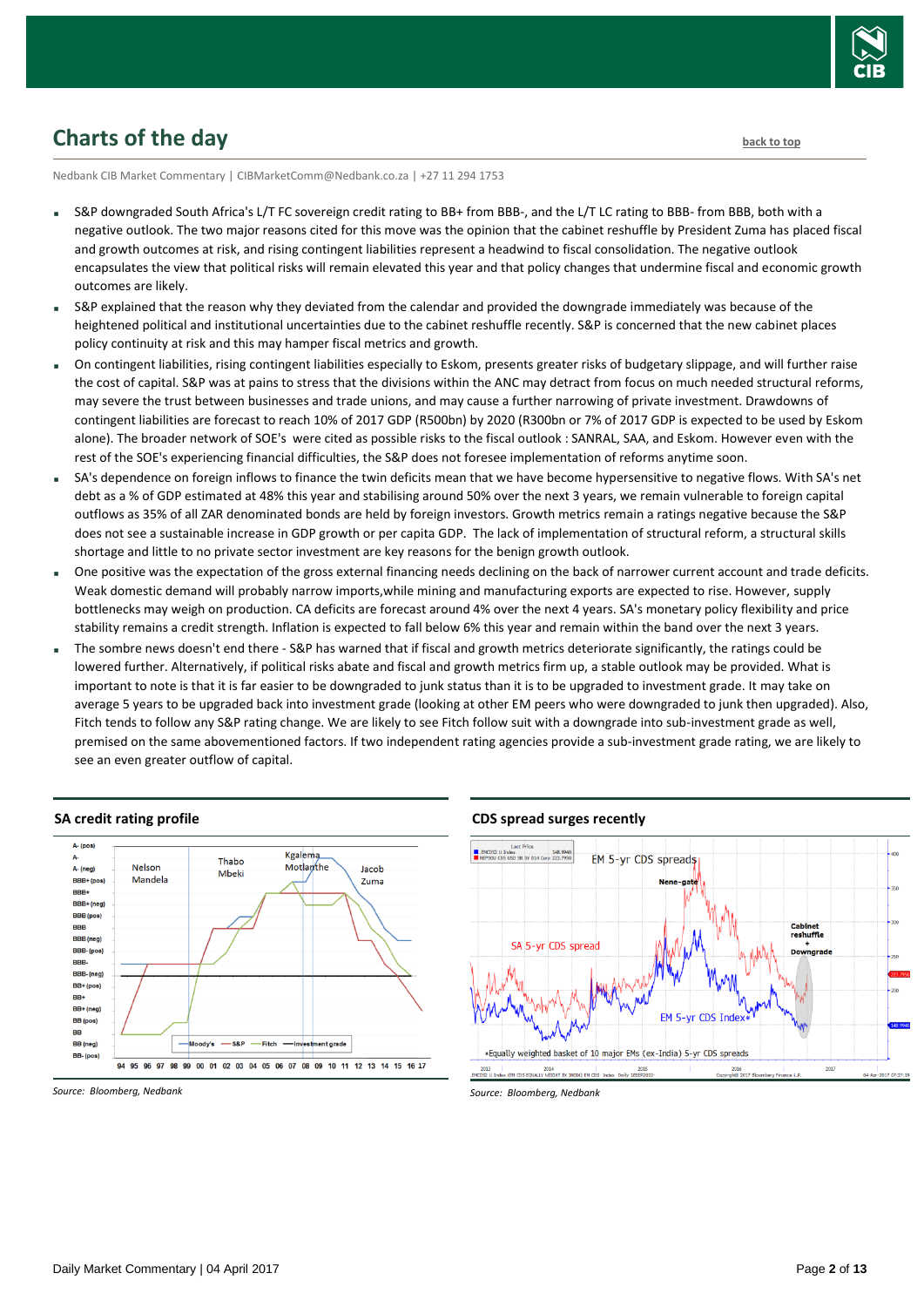



### **USDZAR 7% weaker in 3 days on the back of cabinet reshuffle and downgrade to junk**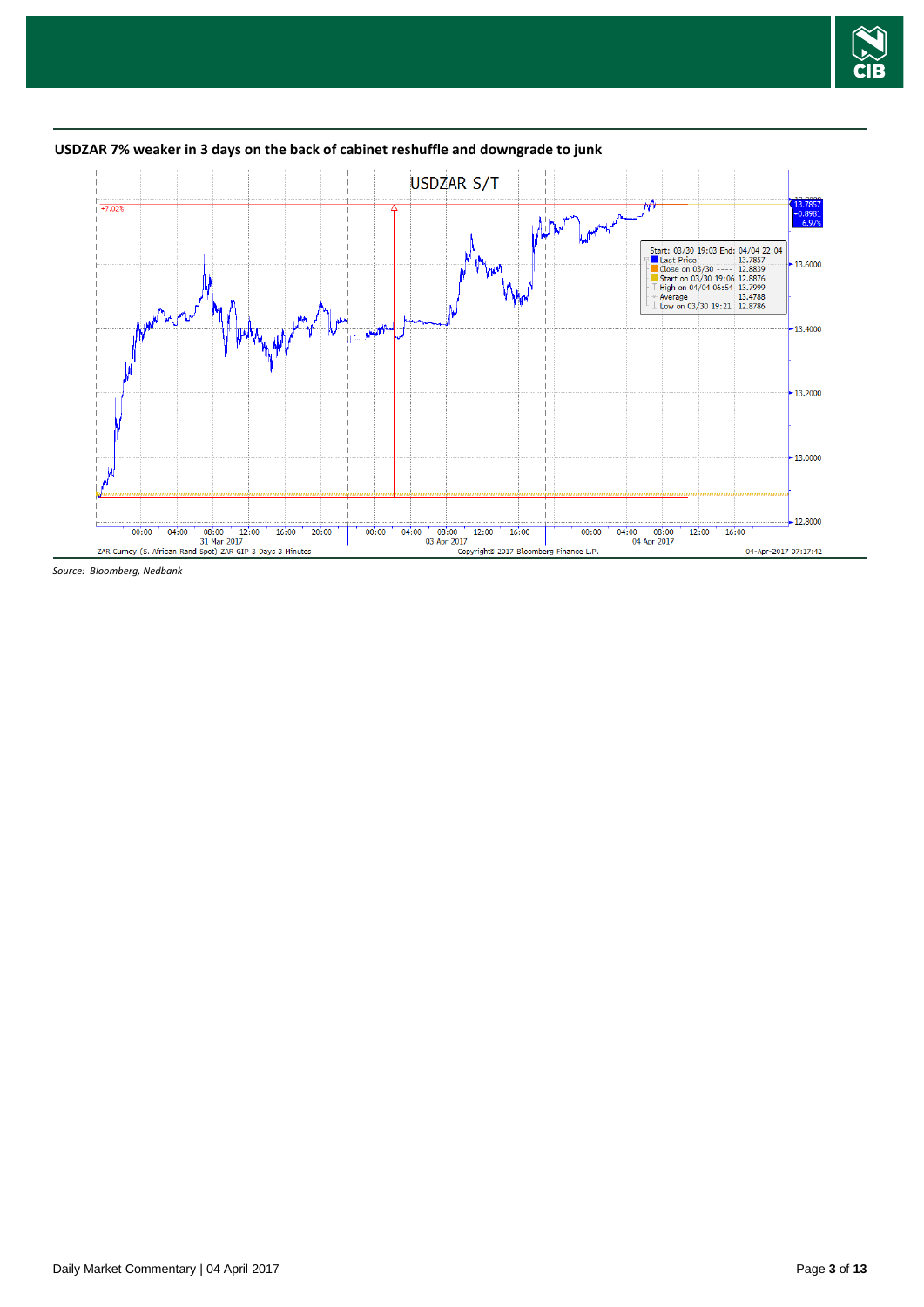

# <span id="page-3-0"></span>**Currencies [back to top](#page-0-0)**

Business Banking FX | +27 11 535 4003 | Corporate FX | +2711 535 4002 | Institutional FX | +2711 535 4005

- The new week opened with the rand trading in the 13.40's, but as expected sustained demand for dollars saw the local unit on the back foot for the entire session, this as the markets contemplated the effects of the recent political events, the session drawing to a close with the rand trading in the 13.60's. Late on the day S&P announced a downgrade of S.A foreign currency rating . which saw the rand trade immediately weaker, overnight Moody's announced a review, and this sees the rand currently trading at 13.7900, EURZAR is trading at 14.7125 and GBPZAR at 17.1855.
- International markets were once again rather subdued, EURUSD confined to a range between 1.0642 and 1.0679, headlines from Europe focussed on the various candidates in the French election, this morning it is currently trading at 1.0670.
- Gold trading some 4 dollars firmer from the time of the local close last night at 1256.20.
- Data releases scheduled for today, no local releases, from the U.K. construction PMI, Eurozone retail sales and Mr Draghi is scheduled to speak, from the U.S we have trade, factory orders and durable goods releases.
- Local focus remains firmly on the recent political events and the subsequent consequence's thereof, the other ratings agencies now preparing to follow suit, globally FOMC minutes tomorrow the immediate focus.
- Possible trading range in the rand today 13.6500 to 14.0500

|                                 |            | $\sqrt{2}$    | $\Delta_0$       | $\sqrt{\Delta}$ | <b>Month</b> | <b>USD</b> trend    |
|---------------------------------|------------|---------------|------------------|-----------------|--------------|---------------------|
| <b>Majors</b>                   | Last price | $-1d$         | <b>MTD</b>       | <b>YTD</b>      | trend        |                     |
| <b>GBPUSD</b>                   | 1.25       | $-0.06$       | $-0.65$          | 1.04            | ⊕            | USD strength        |
| <b>EURUSD</b>                   | 1.07       | 0.11          | 0.20             | 1.48            | ⇑            | USD weakness        |
| <b>USDJPY</b>                   | 110.45     | $-0.51$       | $-0.84$          | $-5.57$         | ⊕            | USD weakness        |
| <b>USDAUD</b>                   | 1.32       | 0.26          | 0.59             | $-5.06$         | ♠            | USD strength        |
|                                 |            | $\%$ $\Delta$ | $\%$ $\Delta$    | $\%$ $\Delta$   | <b>Month</b> | <b>ZAR</b> trend    |
| <b>Rand crosses</b>             | Last price | $-1d$         | <b>MTD</b>       | <b>YTD</b>      | trend        |                     |
| <b>USDZAR</b>                   | 13.79      | 0.70          | 2.77             | 0.33            | 全            | ZAR weakness        |
| <b>GBPZAR</b>                   | 17.19      | 0.64          | 2.04             | 1.44            | ⇑            | ZAR weakness        |
| <b>EURZAR</b>                   | 14.71      | 0.81          | 2.86             | 1.80            | ♠            | ZAR weakness        |
| <b>AUDZAR</b>                   | 10.46      | 0.45          | 2.04             | 5.59            | ♠            | ZAR weakness        |
| ZARJPY                          | 8.01       | $-1.20$       | $-3.43$          | $-6.06$         | ⊕            | <b>ZAR</b> weakness |
|                                 |            | $\%$ $\Delta$ | %Δ               | $\Delta_0$      | <b>Month</b> | <b>ZAR</b> trend    |
| <b>African FX</b>               | Last price | $-1d$         | <b>MTD</b>       | <b>YTD</b>      | trend        |                     |
| ZARMWK (Malaw ian kw acha)      | 52.63      | $-0.66$       | $-2.75$          | $-0.67$         | ⊕            | ZAR weakness        |
| ZARBWP (Botsw ana pula)         | 0.77       | $-0.45$       | $-1.59$          | $-0.81$         | ⊕            | ZAR weakness        |
| ZARKES (Kenyan shilling)        | 7.48       | $-0.79$       | $-2.50$          | 0.32            | ⊕            | ZAR weakness        |
| ZARMUR (Mauritian rupee)        | 2.57       | $-0.02$       | $-2.09$          | $-1.96$         | ⊕            | <b>ZAR</b> weakness |
| ZARNGN (Nigerian naira)         | 22.76      | 1.57          | $-2.38$          | $-0.77$         | ⊕            | <b>ZAR</b> weakness |
| ZARGHS (Ghanian cedi)           | 0.31       | $-0.71$       | $-3.76$          | $-0.42$         | ⊕            | <b>ZAR</b> weakness |
| ZARZMW (Zambian kw acha)        | 0.70       | $-0.71$       | $-2.53$          | $-3.15$         | ⊕            | <b>ZAR</b> weakness |
| ZARMZN (Mozambican metical)     | 4.87       | $-0.52$       | $-3.19$          | $-6.59$         | ⊕            | ZAR weakness        |
| Source: Bloomberg & Nedbank CIB | Time       |               | 2017/04/04 07:18 |                 |              |                     |

*\*Please note that the sign on the % change reflects the change on the headline number. The narrative indicates the trend direction over the month. For trade in any of these currencies, contact our FX dealing desks*



### **USDZAR**





*Source: Bloomberg, Nedbank*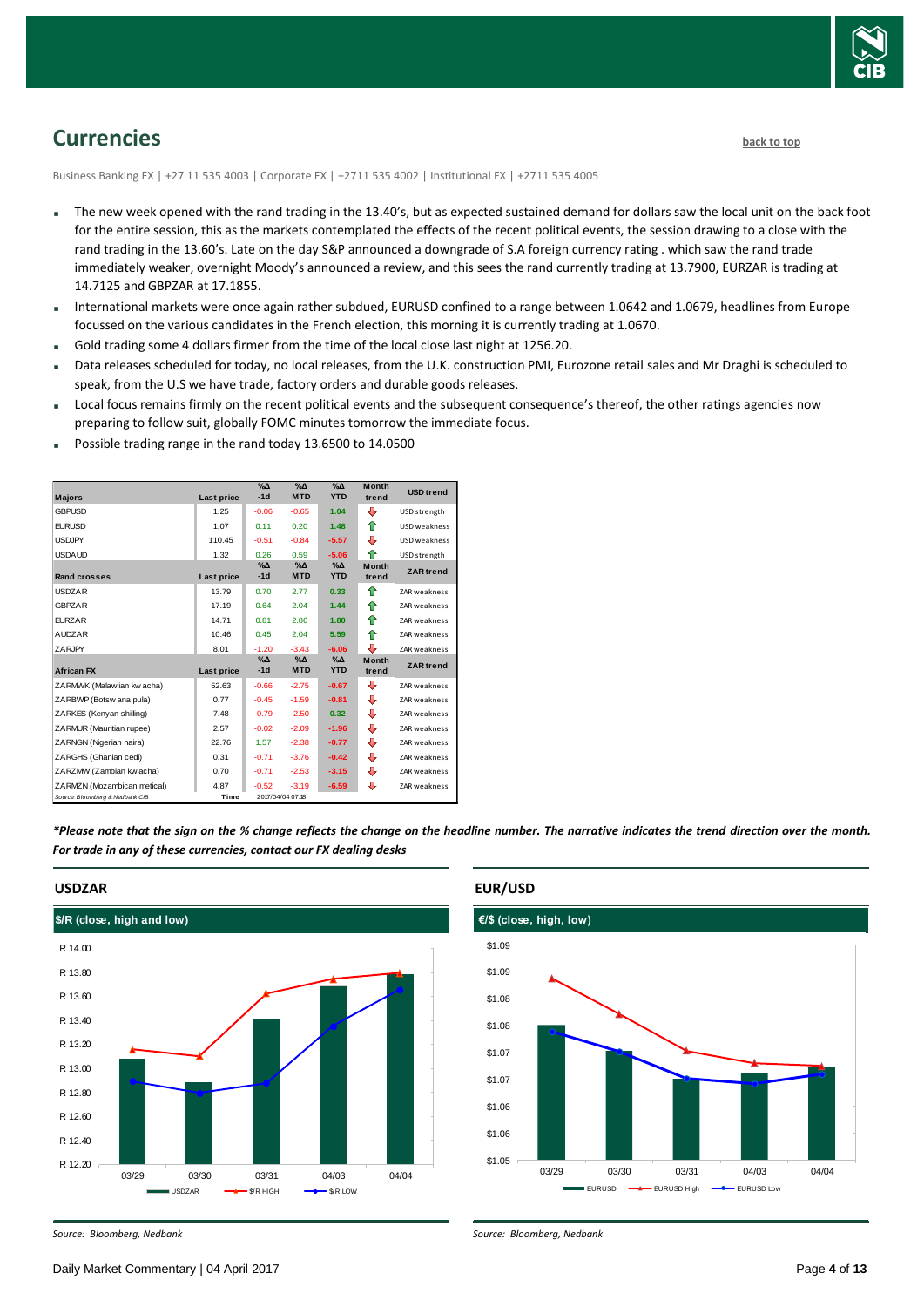

# <span id="page-4-0"></span>**Commodities [back to top](#page-0-0)**

Nedbank CIB Market Commentary | CIBMarketComm@Nedbank.co.za | +27 11 294 1753| +27 11 535 4038

- The upside in Brent may be short lived as Libyan oil production at its biggest oil field is expected to resume this week after a week of disruption. Hence we are likely to see the \$55/bbl. level holding as resistance in the near term. Overnight, Brent crude prices eased marginally, but is still elevated from last week when OPEC continued to voice support for a further 6 month extension of production cuts.
- Gold continued to rally further, at \$1256/oz. this morning. This as the dollar softened on disappointing auto sales data in the US. The gold price will likely remain elevated in the near term, with bargain hunters probably taking advantage of a weaker dollar or dollar volatility over the medium term.

| <b>Commodities</b>              | Last price | $\% \Delta$<br>$-1d$ | $\% \Delta$<br><b>MTD</b> | %Δ<br><b>YTD</b> | <b>Month</b><br>trend |
|---------------------------------|------------|----------------------|---------------------------|------------------|-----------------------|
| Brent near future (\$)          | 53.12      | 0.00                 | 0.55                      | $-6.51$          | ⇑                     |
| WTI crude (\$)                  | 50.24      | 0.00                 | $-0.71$                   | $-6.48$          | ⊕                     |
| Gold spot (\$)                  | 1 256.29   | 0.30                 | 0.57                      | 9.48             | ⇑                     |
| Platinum spot (\$)              | 956.55     | 0.23                 | 0.65                      | 5.92             | ⇑                     |
| SA w hite maize spot (R)        | 2 019.00   | 3.86                 | 3.86                      | $-43.00$         | €                     |
| Source: Bloomberg & Nedbank CIB | Time       |                      | 2017/04/04 07:18          |                  |                       |

#### **Platinum vs Gold**



*Source: Bloomberg*

### **Brent Crude vs West Texas Intermediate**



*Source: Bloomberg*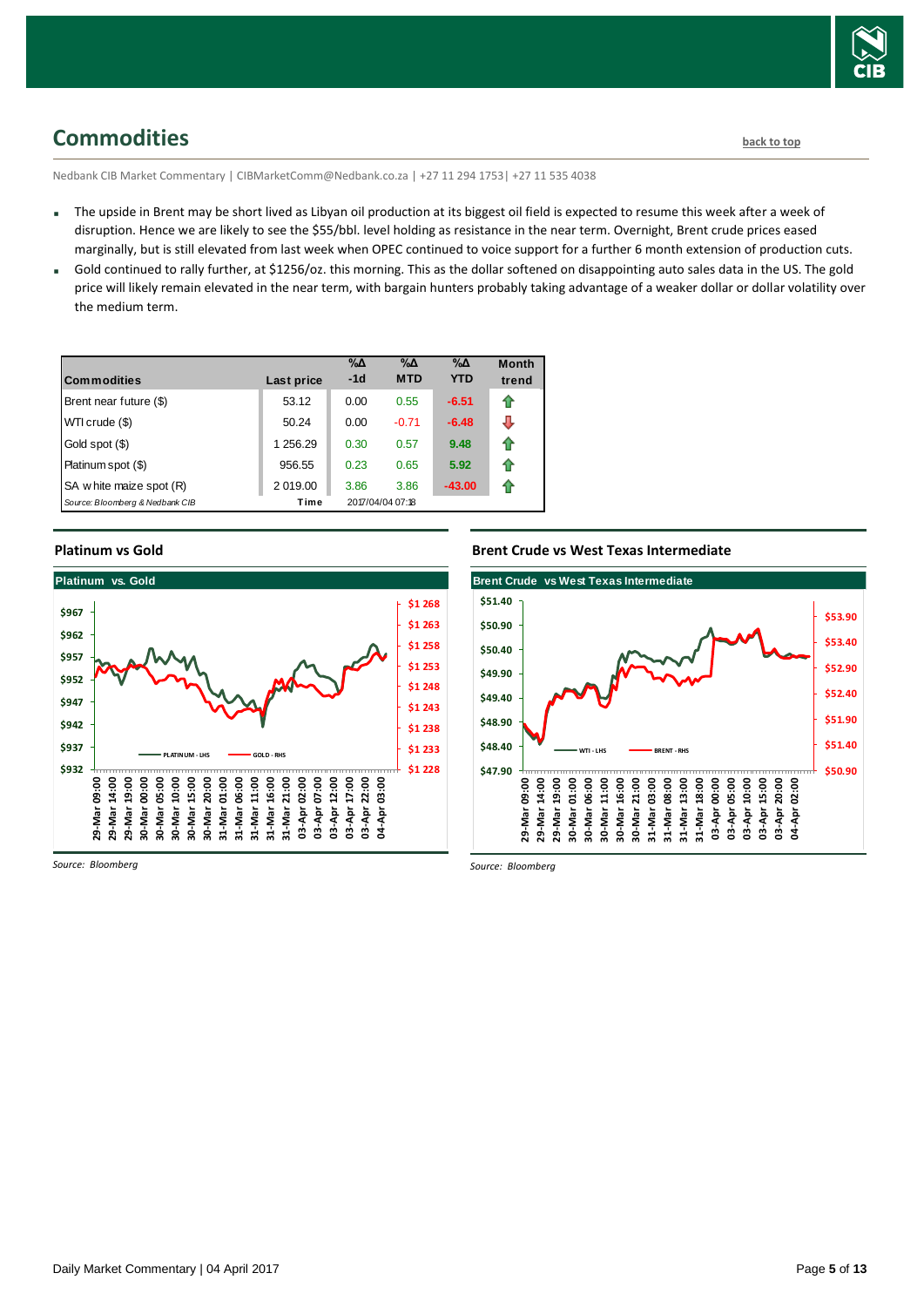

# <span id="page-5-0"></span>**Fixed income and interest rates back to the line of the set of the set of the set of the set of the set of the set of the set of the set of the set of the set of the set of the set of the set of the set of the set of th**

Bond flow sales |+2711 535 4021 | Corporate Money Markets | +2711 535 4007 | Business Bank Money Markets | +2711 535 4006

|                                 |                   | Δ              | Δ                | Δ          | <b>Month</b> |
|---------------------------------|-------------------|----------------|------------------|------------|--------------|
| <b>Bonds</b>                    | <b>Last price</b> | 1 <sub>d</sub> | <b>MTD</b>       | <b>YTD</b> | trend        |
|                                 | %                 | bps            | bps              | bps        |              |
| R203-0.4 yrs                    | 7.47              | 0.70           | 3.50             | $-23.70$   | ⇑            |
| R208-4 yrs                      | 8.09              | 2.70           | 16.80            | $-18.90$   | 合            |
| R186-9.7 yrs                    | 9.00              | 13.30          | 13.30            | 9.30       | ⇑            |
| R2048-30.9 yrs                  | 9.84              | 11.15          | 11.15            | 21.65      | ⇮            |
| <b>US 10 yr</b>                 | 2.33              | 1.00           | $-5.80$          | $-11.50$   | ⊕            |
| <b>UK 10 yr</b>                 | 1.06              | $-6.58$        | $-6.58$          | $-14.12$   | ⊕            |
| German 10 yr                    | 0.28              | $-15.55$       | $-15.55$         | 58.29      | ⊕            |
| Japan 10 yr                     | 0.06              | $-17.33$       | $-11.43$         | 34.78      | ⊕            |
|                                 |                   | Δ              | Δ                | Δ          | <b>Month</b> |
| <b>Money Market</b>             | Last price        | 1 <sub>d</sub> | <b>MTD</b>       | <b>YTD</b> | trend        |
|                                 | $\%$              | bps            | bps              | bps        |              |
| SA repo rate                    | 7.00              | 0.00           | 0.00             | 0.00       | ⇛            |
| SA prime rate                   | 10.50             | 0.00           | 0.00             | 0.00       |              |
| SA CPI (MTD = previous month)   | 6.30              |                | $-30.00$         |            | ⊕            |
| SA 3m JIBAR                     | 7.36              | 0.00           | 0.00             | 0.00       |              |
| SA 3m NCD                       | 7.33              | 0.00           | $-5.00$          | $-5.00$    | ⊕            |
| SA 6m NCD                       | 7.95              | 0.00           | 0.00             | $-2.50$    | ⇨            |
| SA 12m NCD                      | 8.43              | 0.00           | 5.00             | $-2.50$    | 合            |
| US 3m LIBOR                     | 1.15              | 0.03           | 0.03             | 15.19      | 合            |
| UK 3m LIBOR                     | 0.34              | 0.19           | 0.19             | $-2.73$    | ⇑            |
| Japan 3m LIBOR                  | 0.01              | 0.19           | 0.00             | 7.24       | ⇨            |
| Source: Bloomberg & Nedbank CIB | Time              |                | 2017/04/04 07:18 |            |              |

|                                  |            | Δ              | Δ          | Δ          | <b>Month</b> |
|----------------------------------|------------|----------------|------------|------------|--------------|
| <b>FRAs and Swaps</b>            | Last price | 1 <sub>d</sub> | <b>MTD</b> | <b>YTD</b> | trend        |
|                                  | %          | bps            | bps        | bps        |              |
| 3X6 FRA                          | 7.46       | 8.00           | 4.00       | 7.00       | ⇑            |
| 6X9 FRA                          | 7.41       | 0.75           | $-10.00$   | $-1.00$    | ⊕            |
| 9X12 FRA                         | 7.58       | 15.50          | 2.00       | 13.00      | 合            |
| <b>18X21 FRA</b>                 | 7.69       | 17.00          | 32.00      | 16.00      | ✿            |
| SA 2yr Sw ap                     | 7.58       | 4.00           | 23.00      | 11.40      | 合            |
| SA 3yr Sw ap                     | 7.70       | 2.50           | 26.50      | 13.90      | 合            |
| SA 5yr Sw ap                     | 7.96       | 0.50           | 27.50      | 14.90      | ⇮            |
| SA 10yr Sw ap                    | 8.43       | 1.00           | 27.25      | 8.50       | 合            |
| SA 15yr Swap                     | 8.61       | 3.00           | 27.50      | 12.50      | ♠            |
|                                  |            | Δ              | Δ          | Δ          | <b>Month</b> |
| <b>Spreads</b>                   | Last price | 1 <sub>d</sub> | <b>MTD</b> | <b>YTD</b> | trend        |
|                                  | $\%$       | bps            | bps        | bps        |              |
| 2v10v                            | $-0.86$    | 3.00           | $-4.25$    | 2.90       | ⊕            |
| 3v10v                            | $-0.75$    | 1.50           | $-0.75$    | 5.40       | ⊕            |
| R186-R203                        | 1.41       | 12.60          | 9.80       | 33.00      | 合            |
| R2048-R186                       | 0.86       | $-2.15$        | $-2.15$    | 12.35      | ⊕            |
| 5y-R186                          | $-0.91$    | $-12.80$       | 14.20      | 5.60       | ✿            |
| 10y-R186                         | $-0.45$    | $-12.30$       | 13.95      | $-0.80$    | 合            |
| 15y-R186                         | $-0.29$    | $-10.30$       | 14.20      | 3.20       | 合            |
| SA 5yr CDS spread - basis points | 223.80     | 5.93           | 33.46      | 6.80       | ⇑            |
|                                  |            |                |            |            |              |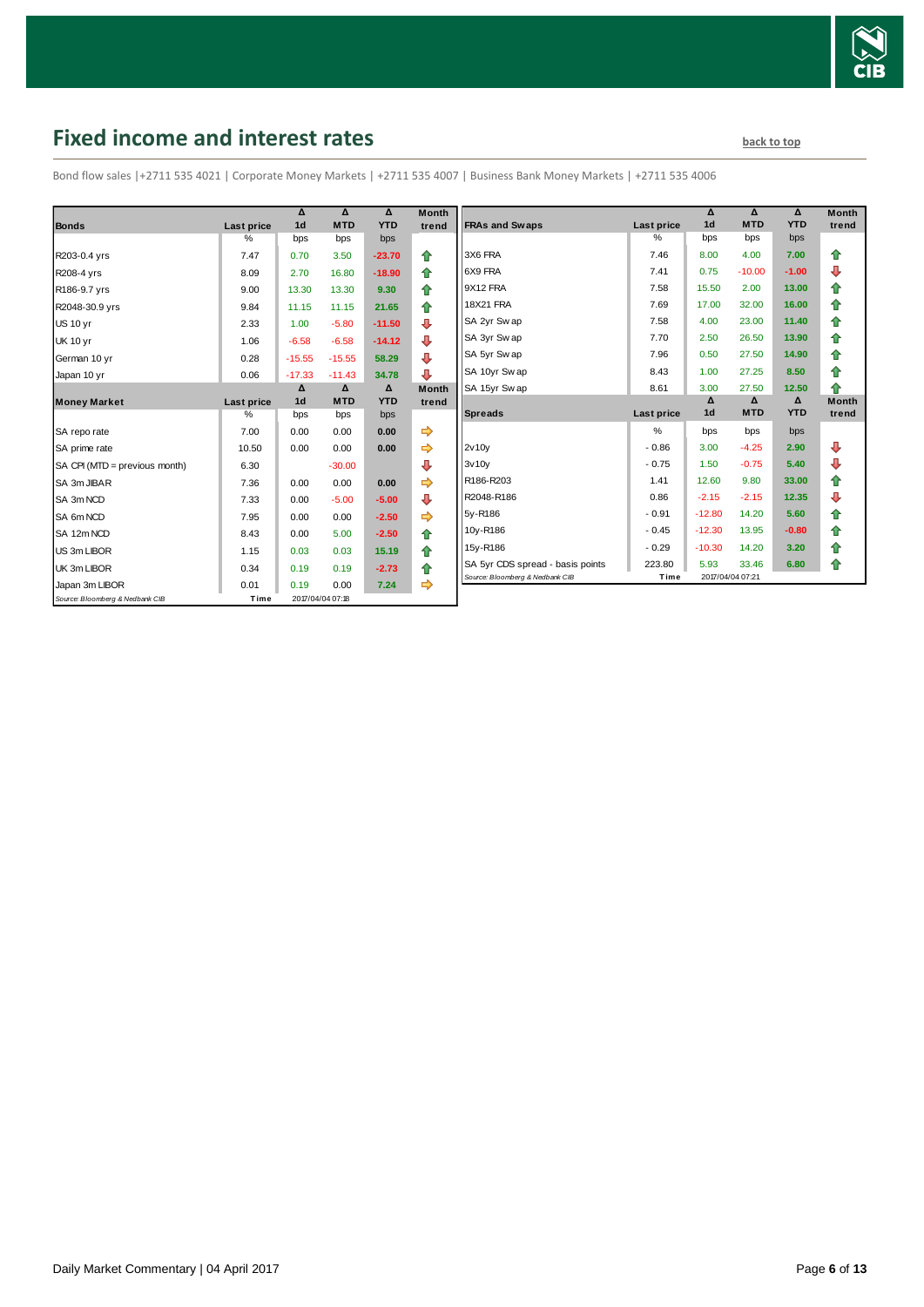

# <span id="page-6-0"></span>**Equities [back to top](#page-0-0)**

Cash equities | +2711 535 4030/31

### **South Africa**

 The JSE returned to gains led by stronger mining and industrial sectors. The Top 40 rose 9 tenths of a percent and the All Share advanced 8 tenths of a percent. Banking shares were mixed with Barclays and Capitec outperforming up 2.5% and 2.2% respectively. Sasol benefitted from the oil price which managed to stay above the \$50 a barrel level and Naspers gained 1.5%. Life healthcare continued with its downward trend losing over a percent taking its 4-day losing streak to over 9%. Adcock Ingram lost over 5%, the company announced that it was acquiring Virtual Logistics. Value traded was R25bn. After market-close ratings agency S&P cut South Africa's local credit rating to sub investment grade with a negative outlook on the back of political risk, pushing the rand past the resistance level of R13.60 to the dollar.

### **UK/Europe**

 European markets gave up earlier gains closing lower for the first session in 5 days as industries with the highest correlation to global growth declined. Markets were a bit apprehensive ahead of the highly-anticipated meeting between the US and Chinese Presidents taking place later this week. Eurozone data showed that unemployment in February hit its lowest level since 2009 while producer inflation increased over the same period at 5 year highs. The FTSE lost just over half a percent as energy and consumer counters weakened. The pound traded weaker with data showing that U.K. manufacturing declined for a third Month in March. The DAX fell over 4 tenths of a percent, Deutsche Bank lost over 2.5%. In France, the CAC dropped 7 tenths of a percent as political uncertainty influenced investors sentiment.

#### **USA**

 U.S. markets ended lower with the DOW losing a tenth of a percent and the S&P falling 2 tenths of a percent. The NASDAQ lagged its peers losing 3 tenths of a percent. Data from the Institute for Supply Management showed that the pace of the U.S. manufacturing sector slowed down in March while U.S. vehicle sales were lower than expected pushing the S&P 500 automobiles and components index over 3% lower. Chrysler and General motors lost 4% and 3% respectively while Tesla jumped over 7%. The electric car manufacturer set a Q1 production and delivery record. Focus will shift to the release of the minutes of the last FOMC meeting coming out tomorrow.

#### **Asia**

 Asian markets are trading lower, following the trend in Europe and the U.S. overnight. At the time of writing the Nikkei was down 4 tenths of a percent as the yen gained against the dollar for a third day. Gains by energy shares were offset by weaker basic materials. Markets in Hong Kong, China, India and Taiwan are closed today. In Australia, the ASX was down a tenth of a percent as investors traded cautiously ahead of the interest rate decision from the Australian reserve bank which is due later in the day. Diversified miners were mixed, banking shares traded lower while energy shares and gold miners traded slightly higher.

|                                 |             | %Δ          | %Δ               | %Δ         | <b>Month</b> |
|---------------------------------|-------------|-------------|------------------|------------|--------------|
| <b>Developed Markets</b>        | Last price  | $-1d$       | <b>MTD</b>       | <b>YTD</b> | trend        |
| Dow Jones                       | 20 650.21   | $-0.06$     | $-0.06$          | 4.49       | ⊕            |
| Nasdag                          | 5894.68     | $-0.29$     | $-0.29$          | 9.50       | ⊕            |
| S&P 500                         | 2 3 5 8.8 4 | $-0.16$     | $-0.16$          | 5.36       | ⊕            |
| DJ Eurostoxx 50                 | 3 472.94    | $-0.80$     | $-0.80$          | 5.54       | ⊕            |
| <b>DAX</b>                      | 12 257.20   | $-0.45$     | $-0.45$          | 6.76       | ⊕            |
| CAC                             | 5 085.91    | $-0.71$     | $-0.71$          | 4.60       | ⊕            |
| <b>FTSE</b>                     | 7 282.69    | $-0.55$     | $-0.55$          | 1.96       | ⊕            |
| ASX200                          | 5 856.40    | $-0.28$     | $-0.15$          | 3.36       | ⊕            |
| Nikkei 225                      | 18 782.75   | $-1.06$     | $-0.67$          | $-1.73$    | ⇩            |
| <b>MSCI World</b>               | 1848.97     | $-0.25$     | $-0.25$          | 5.58       | J            |
|                                 |             | %Δ          | %Δ               | %Δ         | <b>Month</b> |
| <b>Emerging Markets</b>         | Last price  | $-1d$       | <b>MTD</b>       | <b>YTD</b> | trend        |
| Hang Seng                       | 24 261.48   | 0.62        | 0.62             | 10.28      | ⇑            |
| Shanghai                        | 3 2 2 2 .51 | 0.38        | 0.00             | 3.83       |              |
| Brazil Bovespa                  | 65 211.48   | 0.35        | 0.35             | 8.28       | ⇮            |
| India - NSE                     | 29 910.22   | 0.98        | 0.98             | 12.33      | ↟            |
| Russia Micex                    | 2 008.61    | 0.64        | 0.64             | $-10.04$   | ⇑            |
| <b>MSCI</b> Emerging            | 965.15      | 0.71        | 0.71             | 11.93      | 全            |
|                                 |             | $\% \Delta$ | %Δ               | %Δ         | <b>Month</b> |
| <b>SA Indices</b>               | Last price  | $-1d$       | <b>MTD</b>       | <b>YTD</b> | trend        |
| <b>JSE All Share</b>            | 52 457.76   | 0.77        | 0.77             | 3.56       | ♠            |
| Top 40                          | 45 561.09   | 0.87        | 0.87             | 3.78       | ⇑            |
| Resi 10                         | 32 817.26   | 1.53        | 1.53             | 2.20       | ✿            |
| Indi 25                         | 69 001.00   | 0.95        | 0.95             | 7.34       | 合            |
| Fini 15                         | 14 574.81   | $-0.06$     | $-0.06$          | $-3.34$    | ⊕            |
| Source: Bloomberg & Nedbank CIB | Time        |             | 2017/04/04 07:18 |            |              |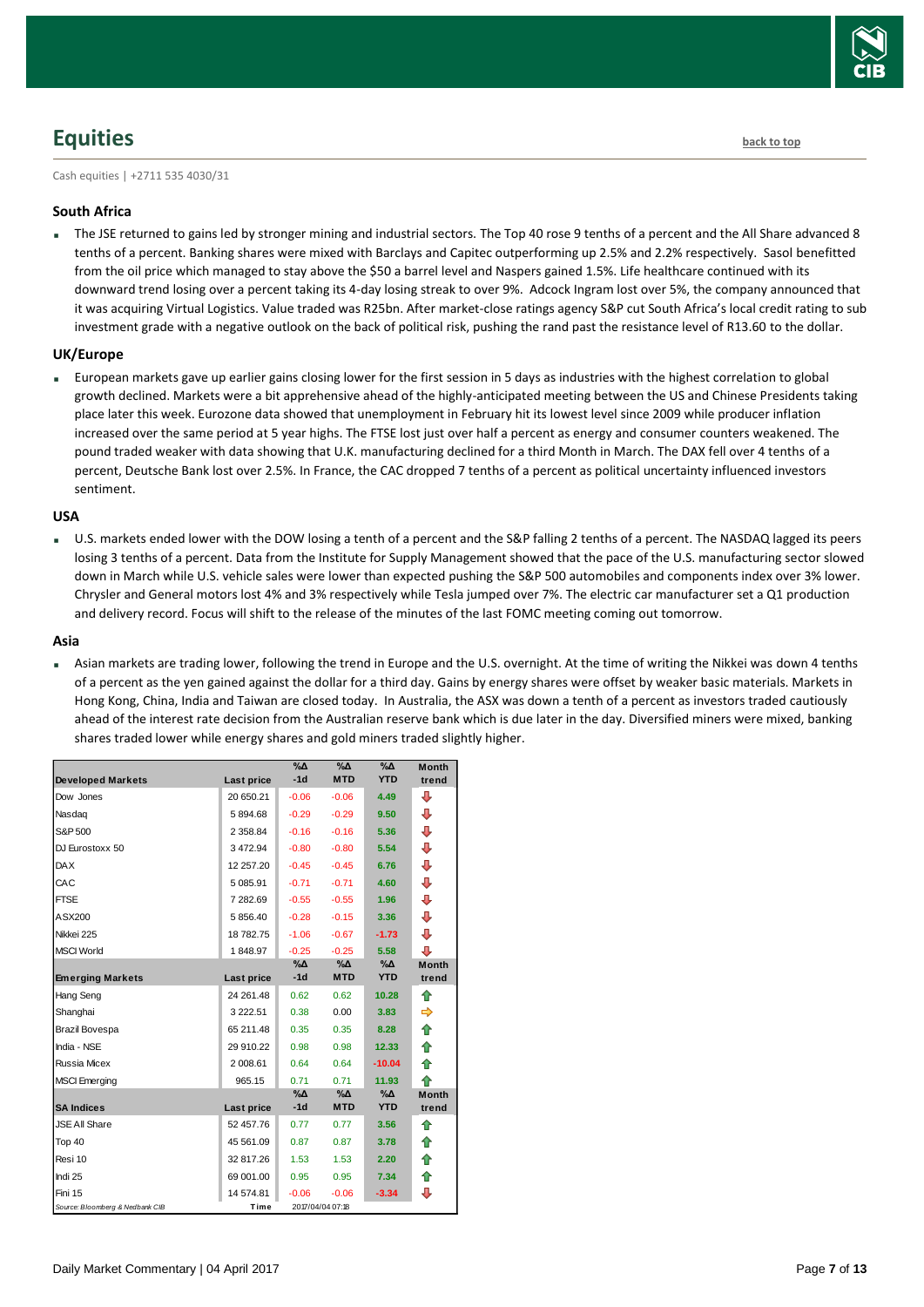

### <span id="page-7-0"></span>**Economics [back to top](#page-0-0)**

Nedbank CIB Market Commentary | CIBMarketComm@Nedbank.co.za | +27 11 294 1753

### **SA**

- New vehicle sales growth rose to 2.1% y/y in March, from -0.1% previously. Sales of extra heavy commercial vehicles and medium commercial vehicles were the key drivers of the upbeat vehicle sales, but all the underlying categories experienced growth, off a very low base in 2016.
- Exports of new vehicles rose by 7.8% y/y, after a 0.2% y/y rise in exports in February. Exports were driven by light commercial vehicles, particularly to Europe and Asia.
- Vehicle sales may be supported this year mainly as a result of the low base from 2016, but the trend is unlikely to change materially as households are still in a difficult space.

**Synopsis: SA GDP growth is forecast around 0.9% (2017). CPI will likely ease on the back of lower food and transport inflation, but this is predominantly as a result of high base effects from last year. Consumer demand may remain lacklustre, however, should inflation ease further, interest rates decline and labour metrics firm up, there may be some upside surprise to look forward to. If inflation sustains its stay below the 6% upper band, we are likely to see one rate cut by the SARB in November, with a further cut in Q1/18 likely. Key risks to this view are a vulnerable rand exchange rate, political event risks, credit rating events, and Fed monetary policy.**

#### **Europe**

- PPI rose to 4.5% y/y in February, from 3.9% previously, better than expectations of 4.2%. Higher input costs were driven by a surge in energy prices, capital goods prices and non-durable goods costs. Higher resources, commodities and machinery prices will probably keep PPI elevated over the medium term.
- The Eurozone unemployment rate fell by 10 bps to 9.5% in February, the lowest in almost 8 years. This as the economy continues on the gradual recovery, which will likely persist over the medium term. Germany has the lowest unemployment rate of 3.9% while Greece and Spain are amongst the highest within the union.

**Synopsis: We maintain a view of a weaker euro into year-end especially from overbought levels currently. The ECB will likely maintain easy monetary policy for now although relatively upbeat economic data and inflation metrics will spur an expectation of a tapering in ECB asset purchases later in the year.**

#### **Global**

- **Chinese manufacturing PMI rose marginally**, to 51.8 index points in March, from 51.6 previously, better than expectations of 51.7. Output, new orders, new export orders, purchases quantity and employment all improved in March. While there was an inventory run down over the month. The non-manufacturing PMI also improved, indicative of upbeat momentum in the country over the medium term.
- **Japanese manufacturing PMI fell to 52.4 index** points in March, from 53.3 previously, as output and new orders were lower. Subdued household spending growth will weigh on production, but this may be partly offset by increases in new export orders in coming months.
- **Eurozone manufacturing PMI surged to 56.2** from 55.4 previously, in line with consensus. New orders rose sharply, and this was boosted by export demand due to a subdued euro and better demand.
- **The UK manufacturing PMI eased to 54.2 index points**, from 54.5 points previously, worse than forecasts of 55.0. This was the lowest reading since November 2016, as demand had waned, however a weak sterling exchange rate may support exports over the medium term
- **The SA manufacturing PMI eased marginally**, to 52.2 in March from 52.5 index points previously, but remained above 50 index points which points to continued growth in the SA manufacturing sector. Business activity continued to rise, but new sales orders fell sharply, while at the same time inventories were run down. Expected business conditions remained upbeat, while the PMI leading indicator is above 1, which signals better demand relative to inventories.
- **The US ISM manufacturing index fell to 57.2 index points** in March, from 57.7 previously, in line with forecasts. New orders surged and new export orders rose sharply, along with backlogged orders, but this was offset by lower supplier deliveries. Manufacturing conditions in the US may be supported by promises of fiscal stimulus by the Trump administration.

**Synopsis: Global manufacturing conditions are likely to improve of a low base from last year, and this will probably coincide with a global cyclical uptick rather than on any country-specific factors. Monetary policy will remain asynchronous, with tightening measures in the US, loose monetary policy in Europe and Asia and mixed monetary policy within EMs.**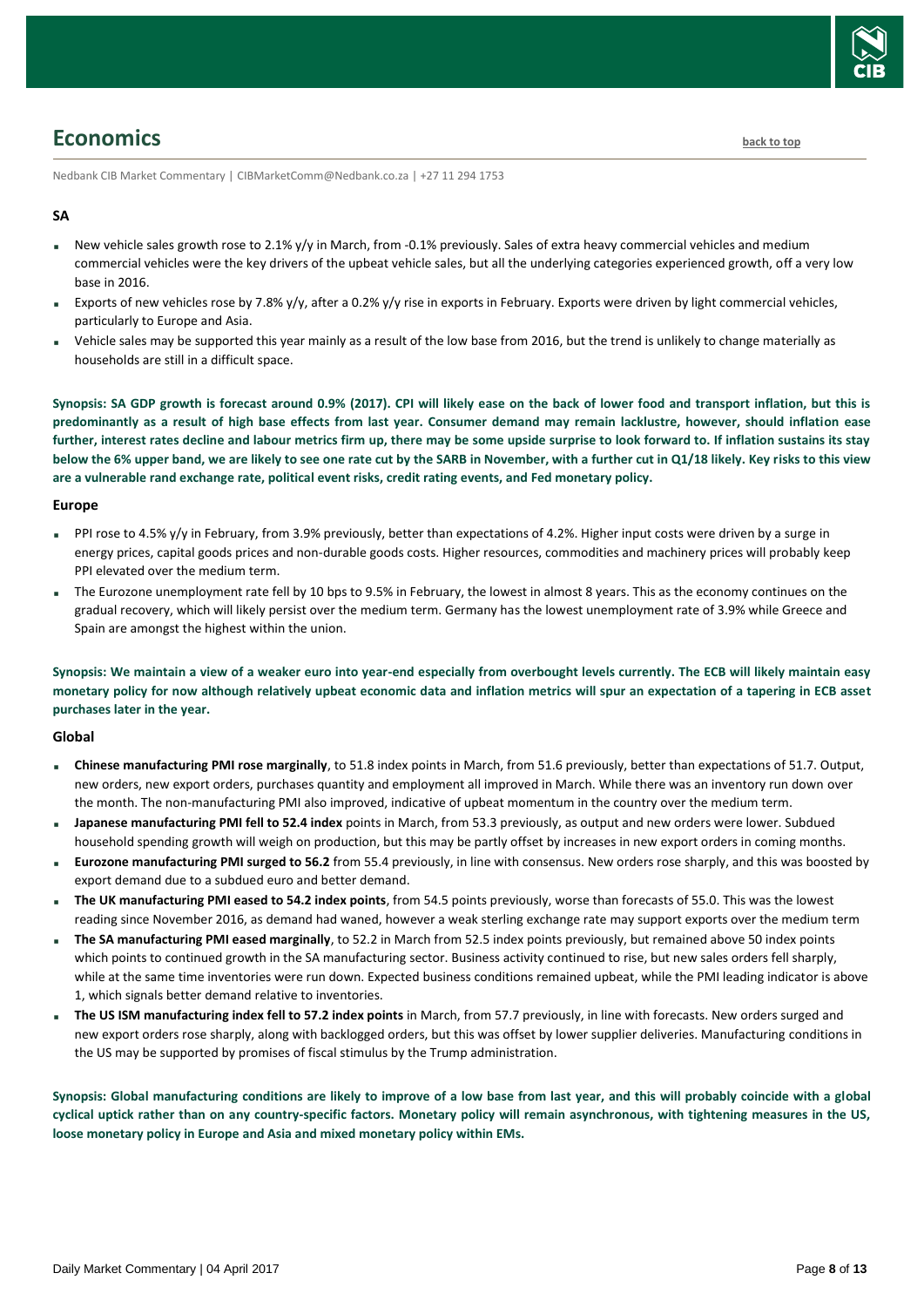

# <span id="page-8-0"></span>**Foreign flows [back to top](#page-0-0)**

Nedbank CIB Market Commentary | CIBMarketComm@Nedbank.co.za | +27 11 294 1753

- Last week brought about much surprises political risks escalated and culminated into a cabinet reshuffle at the end of the week, post our local close. Despite this, foreign inflows into the bond market surged, in stark contrast to our expectation for a sell-off. The inflows were so large that it was the biggest weekly bond inflow since June 2016.
- In the equity market however, things went further pear shaped, as foreign investors continue to remove capital from local markets, possibly even substituting equities for bonds. Last week saw R9.1 billion worth of equity outflows, taking the net performance for the week to R2.1 billion. For the month of March, equity outflows were R13.7 billion while bond market inflows amounted to R20.1 billion. Hence this was the biggest net monthly inflow since August 2016.
- The rise in political risks locally have surprisingly seen investors use this as an opportunity to climb into local bonds as oppose to equities last week. This is exactly what happened to net flows as well. Bond inflows rose every day for the last five days while equities slumped sharply every day for the last 5 days. Fortuitously, net flows were positive by the end of the week. However, this trend is quite concerning because when appetite for bond flows turn, the sell-off may be quite sharp and volatile.
- For the YTD, this is one of the very few times in the last year that YTD flows are actually positive. Given the substantial inflows into the bond market, net inflows for the YTD is R0.11 billion. Foreign flows are likely to remain volatile and at risk of outflows when sentiment does turn.

| SA equities and bonds               | Week of 27 to 31 Mar 2017 | <b>Month to 31 Mar 2017</b> | <b>Year to 31 Mar 2017</b> |
|-------------------------------------|---------------------------|-----------------------------|----------------------------|
| Foreign flows into SA equity market | -R 9.099bn                | -R 13.730bn                 | -R 23.128bn                |
| Foreign flows into SA bond market   | R 11.187bn                | R 20.770bn                  | R 23.240bn                 |
| Total foreign flows                 | R 2.088bn                 | R 7.040bn                   | R 0.112bn                  |

*Source : Bloomberg*



#### **Investors sell off equities sharply**





*Source: Bloomberg, Nedbank*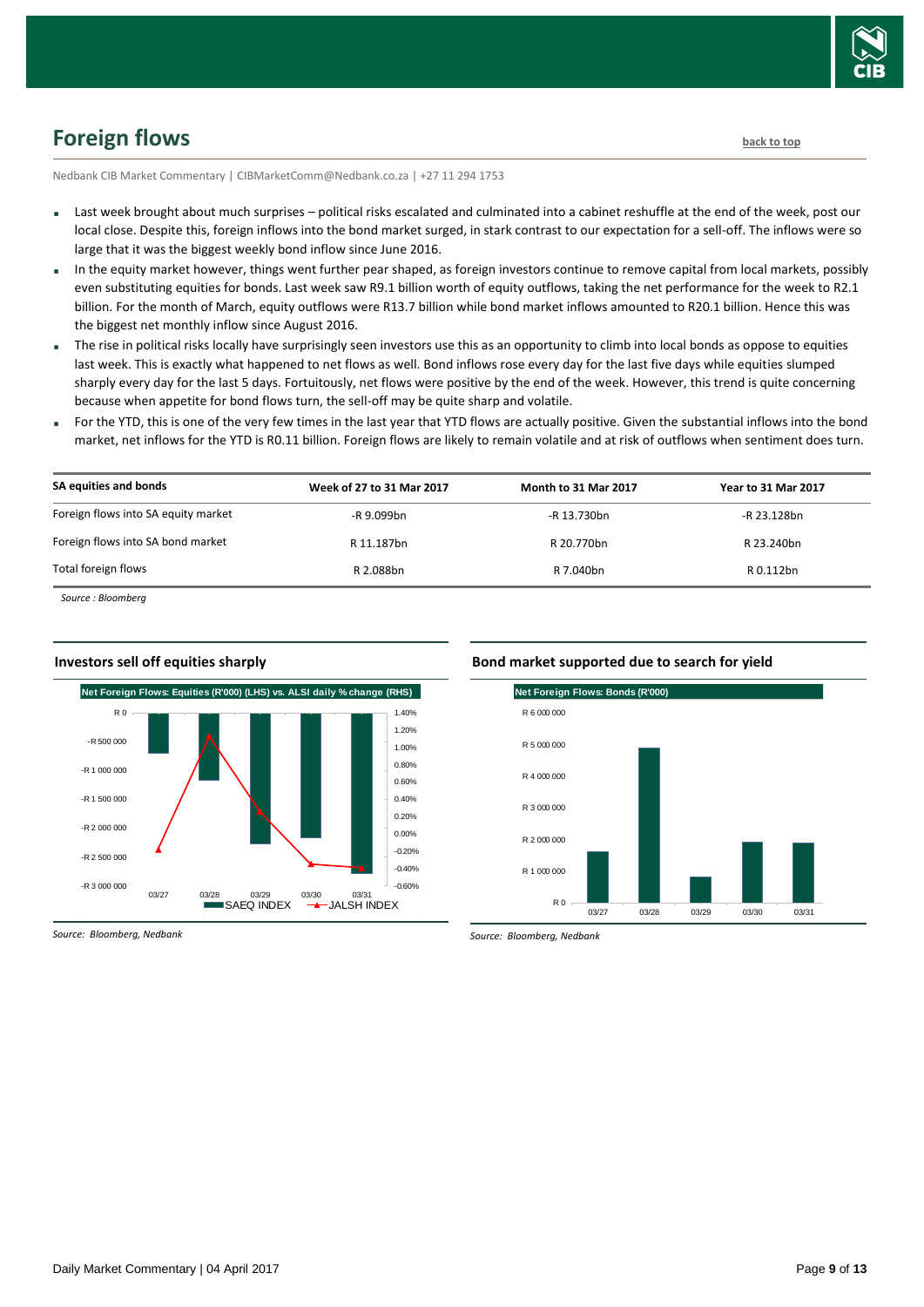

# <span id="page-9-0"></span>**JSE performance [back to top](#page-0-0)**

Nedbank CIB Market Commentary | CIBMarketComm@Nedbank.co.za | +27 11 294 1753

| <b>Top40 constituents</b>             | Last price | %Δ<br>-1d | %Δ<br><b>MTD</b> | %Δ<br><b>YTD</b>  | <b>Month</b><br>trend |
|---------------------------------------|------------|-----------|------------------|-------------------|-----------------------|
| AGL: Anglo American Plc               | 204.00     | $-0.02$   | $-0.02$          | 4.56              | ⊕                     |
| ANG: Anglogold Ashanti Ltd            | 149.21     | 4.16      | 4.16             | $-2.21$           | ⇑                     |
| APN: Aspen Pharmacare Holdings Lt     | 280.26     | 2.02      | 2.02             | $-1.17$           | ⇑                     |
| <b>BGA: Barclays Africa Group Ltd</b> | 143.00     | 2.50      | 2.50             | $-15.23$          | ⇑                     |
| <b>BID: Bid Corp Ltd</b>              | 272.41     | 4.89      | 4.89             | 11.12             | ⇑                     |
| BIL: Bhp Billiton Plc                 | 207.52     | 0.16      | 0.16             | $-5.10$           | ✿                     |
| BTI: British American Tobacco Plc     | 891.00     | 1.08      | 1.08             | 14.43             | ⇑                     |
| <b>BVT: Bidvest Group Ltd</b>         | 156.60     | 1.77      | 1.77             | $-13.60$          | ⇑                     |
| CFR : Financiere Richemont-Dep Rec    | 106.50     | 0.45      | 0.45             | 17.37             | ⇑                     |
| DSY: Discovery Ltd                    | 130.49     | 1.38      | 1.38             | 13.97             | ✿                     |
| FFA: Fortress Income Fund Ltd-A       | 16.76      | $-0.18$   | $-0.18$          | 1.15              | ⇩                     |
| FFB: Fortress Income Fund Ltd         | 33.53      | 0.87      | 0.87             | 3.71              | ⇑                     |
| <b>FSR: Firstrand Ltd</b>             | 45.75      | $-1.32$   | $-1.32$          | -13.96            | ⇩                     |
| GFI: Gold Fields Ltd                  | 47.95      | 2.52      | 2.52             | 10.00             | ⇑                     |
| GRT : Grow thpoint Properties Ltd     | 25.67      | $-0.89$   | $-0.89$          | $-0.85$           | ⇩                     |
| IMP: Impala Platinum Holdings Ltd     | 46.29      | 2.37      | 2.37             | 8.31              | ⇑                     |
| INL: Investec Ltd                     | 91.60      | 0.15      | 0.15             | 0.94              | ✿                     |
| INP: Investec Plc                     | 91.49      | $-0.12$   | $-0.12$          | 0.82 <sub>1</sub> | ⇩                     |
| <b>ITU: Intu Properties Plc</b>       | 46.99      | 0.90      | 0.90             | 0.02              | ✿                     |
| LHC: Life Healthcare Group Holdin     | 28.60      | $-1.35$   | $-1.35$          | $-5.71$           | ⇩                     |
| MEI: Mediclinic International Plc     | 120.44     | 1.06      | 1.06             | $-7.35$           | ✿                     |
| MND: Mondi Ltd                        | 330.25     | 3.04      | 3.04             | 17.95             | ⇑                     |
| MNP: Mondi Plc                        | 330.37     | 2.62      | 2.62             | 18.53             | ⇑                     |
| MRP: Mr Price Group Ltd               | 156.46     | $-2.15$   | $-2.15$          | $-1.94$           | ⊕                     |
| MTN: Mtn Group Ltd                    | 123.23     | 1.01      | 1.01             | $-2.33$           | 合                     |
| NED: Nedbank Group Ltd                | 236.90     | $-1.90$   | $-1.90$          | $-0.52$           | ⇩                     |
| NPN: Naspers Ltd-N Shs                | 2 350.00   | 1.51      | 1.51             | 16.68             | ⇑                     |
| NTC: Netcare Ltd                      | 26.35      | 2.93      | 2.93             | $-17.24$          | 合                     |
| OML: Old Mutual Plc                   | 33.50      | $-0.53$   | $-0.53$          | $-2.73$           | ⇩                     |
| RDF: Redefine Properties Ltd          | 11.10      | 0.82      | 0.82             | $-0.80$           | T                     |
| REI: Reinet Investments Sa-Dr         | 29.70      | 1.85      | 1.85             | 10.82             | ⇑                     |
| REM: Remgro Ltd                       | 207.00     | 0.44      | 0.44             | $-7.20$           | ⇮                     |
| RMH: Rmb Holdings Ltd                 | 58.25      | $-0.55$   | $-0.55$          | $-12.27$          | ⊕                     |
| SAP: Sappi Limited                    | 93.50      | 2.60      | 2.60             | 3.95              | 合                     |
| SBK: Standard Bank Group Ltd          | 143.50     | $-0.17$   | $-0.17$          | $-5.44$           | ⊕                     |
| SHP: Shoprite Holdings Ltd            | 196.29     | 1.39      | 1.39             | 14.48             | ⇑                     |
| SLM: Sanlam Ltd                       | 67.05      | $-0.47$   | $-0.47$          | 6.60              | ⊕                     |
| SNH: Steinhoff International H Nv     | 63.80      | $-0.58$   | $-0.58$          | $-10.49$          | ⊕                     |
| SOL: Sasol Ltd                        | 405.00     | 3.69      | 3.69             | 1.53              | ⇑                     |
| TBS: Tiger Brands Ltd                 | 396.50     | $-0.99$   | $-0.99$          | $-0.33$           | ⊕                     |
| TRU: Truw orths International Ltd     | 86.00      | $-0.70$   | $-0.70$          | 7.95              | ⇩                     |
| VOD: Vodacom Group Ltd                | 152.00     | 0.00      | 0.00             | $-0.26$           | ⇛                     |
| WHL: Woolw orths Holdings Ltd         | 70.55      | 0.92      | 0.92             | $-0.66$           | ✿                     |
| Source: Bloomberg & Nedbank CIB       | Time       |           | 2017/04/04 07:18 |                   |                       |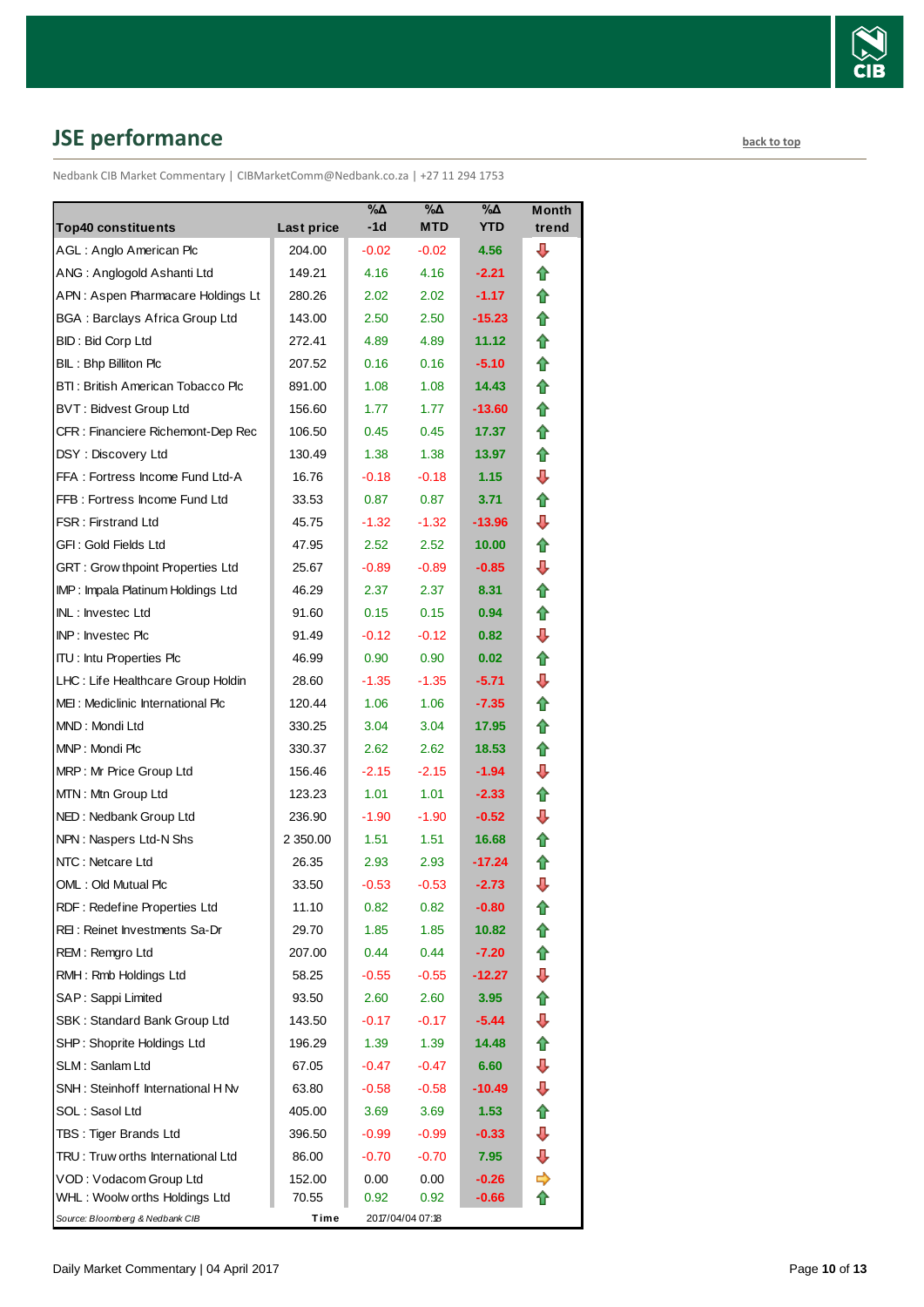

# <span id="page-10-0"></span>**Last day to trade back to the contract of the contract of the contract of the contract of the contract of the contract of the contract of the contract of the contract of the contract of the contract of the contract of t**

Susan Correia | [Scorreia@Nedbankcapital.co.za](mailto:Scorreia@Nedbankcapital.co.za) | +27 11 295 8227

| <b>Share Code</b> | Share name                      | Dividend / interest rate                                     |
|-------------------|---------------------------------|--------------------------------------------------------------|
| 4 April 2017      |                                 |                                                              |
| ABSP              | <b>ABSA Bank Limited - Pref</b> | dividend @ 3644.79452cps                                     |
| AFE               | <b>AECI Limited</b>             | dividend @ 300cps                                            |
| AFX               | African Oxygen Limited          | dividend @ 56cps                                             |
| <b>ASHINF</b>     | <b>Ashburton Inflation ETF</b>  | Distribution (if any) TBA on or before 04/04/17              |
| <b>ASHMID</b>     | <b>Ashburton MidCap ETF</b>     | Distribution (if any) TBA on or before 04/04/17              |
| ASHT40            | Ashburton Top40 ETF             | Distribution (if any) TBA on or before 04/04/17              |
| <b>BGA</b>        | Barclays Africa Group Limited   | dividend @ 570cps                                            |
| <b>GRF</b>        | Group Five Limited              | dividend @ 14cps                                             |
| <b>HIL</b>        | Homechoice Int plc              | dividend @ 87cps                                             |
| LBH               | Liberty Holdings Limited        | dividend @ 415cps                                            |
| <b>MFL</b>        | Metrofile Hidgs Ltd             | dividend $@$ 13cps                                           |
| <b>SFNP</b>       | Sasfin Holdings Ltd Pref        | dividend $@$ 436.68cps                                       |
| SGL               | Sibanye Gold Limited            | dividend @ 60cps                                             |
| <b>SLM</b>        | Sanlam Ltd                      | dividend @ 268cps                                            |
| <b>STANSX</b>     | Stanlib Swix 40 Fund            | Distribution (if any) TBA with 14 business days after the RD |
| STAN40            | Stanlib Top 40 Fund             | Distribution (if any) TBA with 14 business days after the RD |
| <b>STPROP</b>     | Stanlib SA Property ETF         | Distribution (if any) TBA with 14 business days after the RD |
| <b>TBG</b>        | Tiso Blackstar Group SE         | dividend $@$ 4.472750cps                                     |

*Source: JSE*

# <span id="page-10-1"></span>**Economic calendar [back to top](#page-0-0) back to top**

Nedbank CIB Market Commentary | CIBMarketComm@Nedbank.co.za | +27 11 294 1753

| <b>Time</b> | Country Event |                                      | Period | Survey                   | Actual                   | Prior     | <b>Revised</b>                                      |
|-------------|---------------|--------------------------------------|--------|--------------------------|--------------------------|-----------|-----------------------------------------------------|
| 03-Apr      |               |                                      |        |                          |                          |           |                                                     |
| 03:45       | <b>CH</b>     | Caixin China PMI Mfg                 | Mar    | 51.7                     | $\overline{a}$           | 51.7      | $\overline{\phantom{a}}$                            |
| 02:30       | <b>JN</b>     | Nikkei Japan PMI Mfg                 | Mar F  | --                       | 52.4                     | 52.6      |                                                     |
| 09:55       | GE            | Markit/BME Germany Manufacturing PMI | Mar F  | 58.3                     | 58.3                     | 58.3      |                                                     |
| 10:00       | EC            | Markit Eurozone Manufacturing PMI    | Mar F  | 56.2                     | 56.2                     | 56.2      | $\sim$ $\sim$                                       |
| 10:30       | <b>UK</b>     | Markit UK PMI Manufacturing SA       | Mar    | 55                       | 54.2                     | 54.6      | 54.5                                                |
| 11:00       | EC            | PPI YoY                              | Feb    | 4.30%                    | 4.50%                    | 3.50%     | $\overline{\phantom{a}}$                            |
| 11:00       | <b>SA</b>     | <b>Barclays Manufacturing PMI</b>    | Mar    | --                       | 52.2                     | 52.5      | $- -$                                               |
| 11:00       | EC            | <b>Unemployment Rate</b>             | Feb    | 9.50%                    | 9.50%                    | 9.60%     | $\overline{\phantom{a}}$                            |
| 15:45       | US            | Markit US Manufacturing PMI          | Mar F  | 53.5                     | $\overline{a}$           | 53.4      |                                                     |
| 16:00       | US            | <b>ISM Manufacturing</b>             | Mar    | 57                       | $\overline{a}$           | 57.7      | $\overline{\phantom{a}}$                            |
|             | <b>SA</b>     | Naamsa Vehicle Sales YoY             | Mar    | --                       | $\overline{\phantom{a}}$ | $-0.10%$  | $\overline{\phantom{a}}$                            |
| 07-Apr      | JN            | <b>Official Reserve Assets</b>       | Mar    | --                       | $\hspace{0.05cm} -$      | \$1232.3b | $\overline{\phantom{a}}$                            |
| 04-Apr      |               |                                      |        |                          |                          |           |                                                     |
| 01:50       | JN            | Monetary Base YoY                    | Mar    | $\overline{a}$           | $\overline{\phantom{a}}$ | 21.40%    |                                                     |
| 11:00       | EC            | <b>Retail Sales YoY</b>              | Feb    | 1.00%                    | $\overline{\phantom{a}}$ | 1.20%     |                                                     |
| 14:30       | US            | <b>Trade Balance</b>                 | Feb    | $-546.0b$                | $\overline{\phantom{a}}$ | $-548.5b$ | $\hspace{0.05cm} -\hspace{0.05cm} -\hspace{0.05cm}$ |
| 16:00       | US            | <b>Factory Orders</b>                | Feb    | 0.90%                    | $\overline{a}$           | 1.20%     |                                                     |
| 16:00       | US            | <b>Factory Orders Ex Trans</b>       | Feb    | --                       | $-$                      | 0.30%     |                                                     |
| 16:00       | US            | Durable Goods Orders                 | Feb F  | --                       | $\overline{\phantom{a}}$ | 1.70%     |                                                     |
| 16:00       | US            | Cap Goods Orders Nondef Ex Air       | Feb F  | $\overline{\phantom{m}}$ | $\overline{\phantom{a}}$ | $-0.10%$  | $\hspace{0.05cm} -\hspace{0.05cm} -\hspace{0.05cm}$ |

*Source: Bloomberg*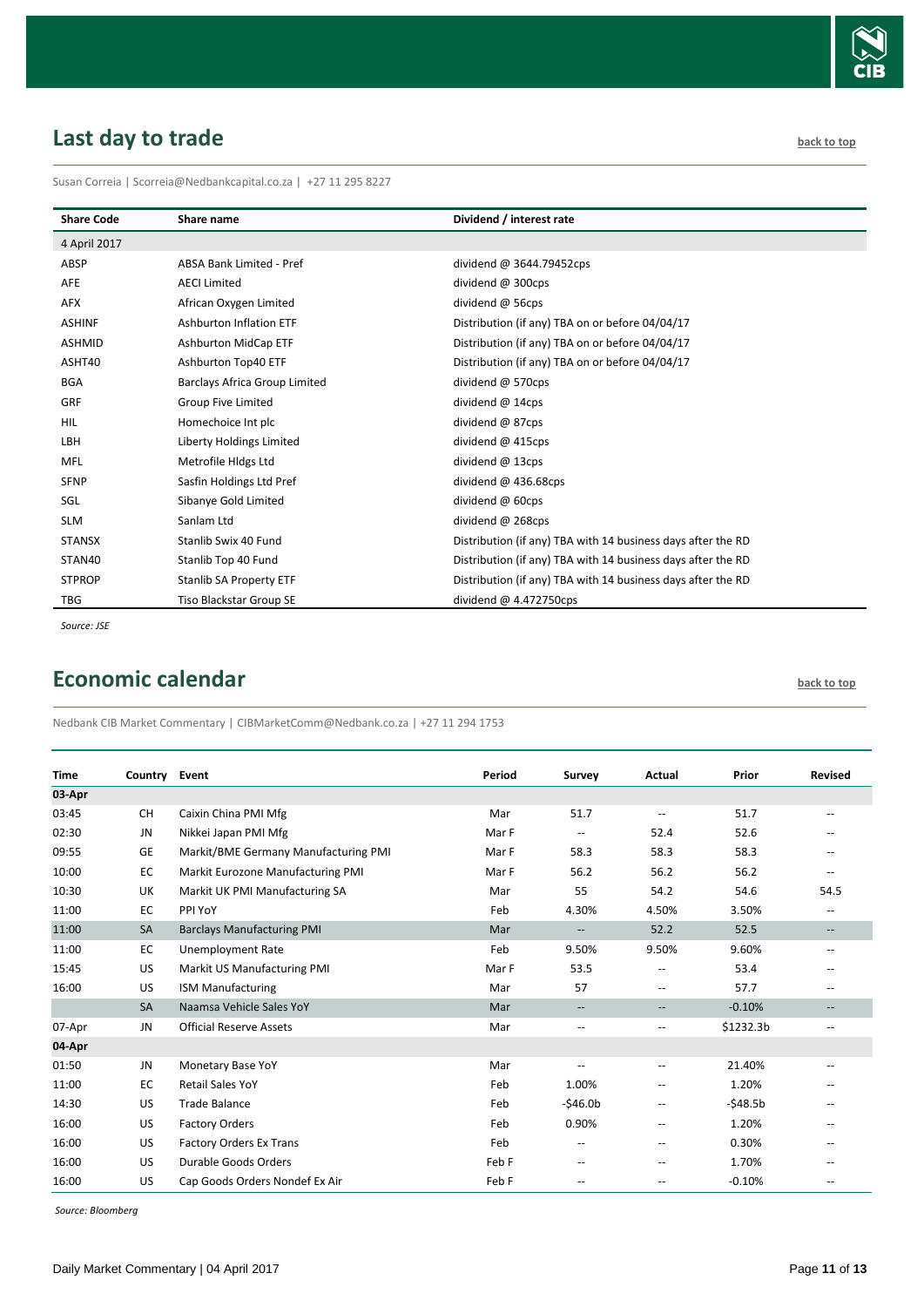

### <span id="page-11-0"></span>**Contacts**

**Treasury: Economic Analyst Reezwana Sumad** (011) 294 1753

**ALM Portfolio Management** (011) 535 4042

**Equities Sales and Distribution** (011) 535 4030/31

**Forex Institutional Sales Desk** (011) 535 4005

**Interest Rate Swaps & FRA's Trading** (011) 535 4004

**Money Market Institutional Sales Desk** (011) 535 4008

**Bond Trading** (011) 535 4021

**Forex Business Banking Sales Desk** (011) 535 4003

**Forex Retail Sales Desk** (011) 535 4020

**Money Market Business Banking Sales Desk** (011) 535 4006

**Non Soft & Soft Commodities Trading** (011) 535 4038

**Credit Derivatives**  (011) 535 4047

**Forex Corporate Sales Desk** JHB (011) 535 4002; DBN (031) 327 3000; CTN (021) 413 9300

**Inflation Trading** (011) 535 4026

**Money Market Corporate Sales Desk** JHB (011) 535 4007; DBN (031) 327 3000; CTN (021) 413 9300

**Preference shares desk** (011) 535 4072